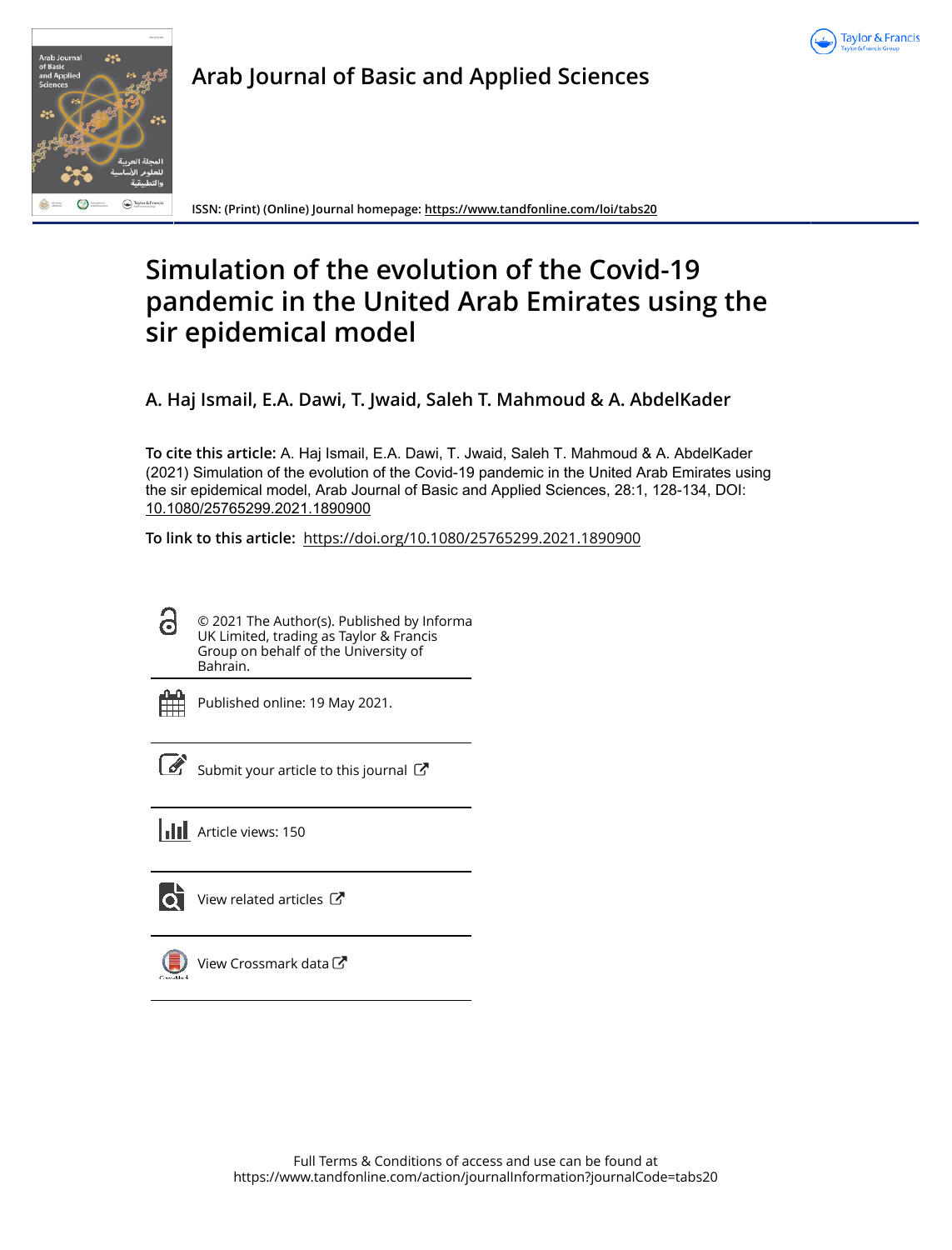#### ORIGINAL ARTICLE

**a** OPEN ACCESS **D** Check for updates

Taylor & Francis

# Simulation of the evolution of the Covid-19 pandemic in the United Arab Emirates using the sir epidemical model

# A. Haj Ismail<sup>a,b</sup> (D, E.A. Dawi<sup>a,b</sup>, T. Jwaid<sup>c</sup>, Saleh T. Mahmoud<sup>d</sup> and A. AbdelKader<sup>a,b</sup>

<sup>a</sup>Department of Mathematics and Sciences, Ajman University, Ajman, United Arab Emirates; <sup>b</sup>Nonlinear Dynamics Research Center (NDRC), Ajman University, Ajman, United Arab Emirates; <sup>c</sup>Department of Data Analysis and Mathematical Modelling, Ghent University, Ghent, Belgium; <sup>d</sup>Department of Physics, College of Science, United Arab Emirates University, Al-Ain, United Arab Emirates

#### **ABSTRACT**

The Coronavirus Disease 2019 (COVID-19) is a pulmonary disease produced by the Severe Acute Respiratory Syndrome Coronavirus 2 (SARS-CoV-2) and has become a global pandemic March 2019. The aim of this research is to study a modelling approach on the spread of the COVID-19 pandemic utilizing analysis that is based on the well-known susceptible-infectiousremoved (SIR) model. Since the declaration of the epidemic in Wuhan-city in China and other places around the world, several studies have addressed the development and evolution of the disease in different countries and have shown good stability of the use of such model. The United Arab Emirates is among the countries affected by the spread of the virus. Using collected data from 1 March 2020 to 31 August 2020 collected by John Hopkins University and the Federal Competitiveness and Statistics Authority (FCSA) in the UAE, we apply the SIR model to simulate the evolution of the virus in the United Arab Emirates. Our model predicts a peak in the daily infected cases on 19 May 2020, and the cumulative number of infected individuals to reach 100,000 cases by the end of October 2020.

ARTICLE HISTORY

Received 9 October 2020 Revised 18 January 2021 Accepted 7 February 2021

#### **KEYWORDS**

COVID-19; data analysis; pandemic evolution; SIR model

## 1. Introduction

The new coronavirus disease 2019 (2019-nCoV), known as COVID-19, was first addressed globally with a warning message from an ophthalmologist in Wuhan, China, to his colleagues about the existence of a new disease with symptoms similar to the acute respiratory syndrome (SARS) (Landry et al., 2020). Since its first outbreak in December, 2019 in *Wuhan city-China* (WHO, 1976), COVID-19 virus has spread rapidly throughout the world and declared as a global pandemic by the *World Health Organization (WHO)* in March 2020 (WHO, 2020a, 2020b). Scientists believe that several strains of COVID-19 have been found and warn that recovered people could be infected again (Gousseff et al., 2020). Though studies by international teams are yet to be peer-reviewed, the emergence of different strains of the virus has raised concerns about the nature of the virus and the environment in which the virus spreads. Estimating the infection rate that characterizes the pandemic spread peak of the infection, that is, at the edge, top and stabilizing peak of the pandemic spread, will be very important to analyze the evolution of the disease. Applying some advanced

mathematical tools on these parameters would help in understanding the efficacy of restrictions and its impact on the evolution of the virus (Burdick et al., 2020; Din, Khan, & Baleanu, 2020; Din, Khan, et al., 2020; 2020; Din & Li, 2020; Wang, Zheng, Li, & Zhu, 2020; Wang & Xinqi, 2020). Such models can predict certain patterns of the future of the pandemic and determine the relationship with the factors of the initial conditions that produce such patterns. This approach is very useful to provide the necessary theoretical basis for evaluating the relative importance of various factors that can have an influence on the outcome of the pandemic. Therefore, the investigation of the correlation between the infection and recovery rates at different areas and stages could help specifying the nature of this pandemic.

Data analysis can then provide a powerful tool to investigate different environmental parameters that affect the rapid spread of this pandemic. Using databased models will also help to extend public awareness to forecast various virus evolution scenarios. In order to develop vaccines or suggest precautionary measures to reduce the spread of the virus, it is extremely relevant that we understand the biological characteristics involved in the COVID-19 pandemic.

CONTACT A. Haj Ismail a.hajismail@ajman.ac.ae **D**epartment of Mathematics and Sciences, Ajman University, PO Box 346, Ajman, United Arab Emirates

2021 The Author(s). Published by Informa UK Limited, trading as Taylor & Francis Group on behalf of the University of Bahrain.

This is an Open Access article distributed under the terms of the Creative Commons Attribution License (http://creativecommons.org/licenses/by/4.0/), which permits unrestricted use, distribution, and reproduction in any medium, provided the original work is properly cited.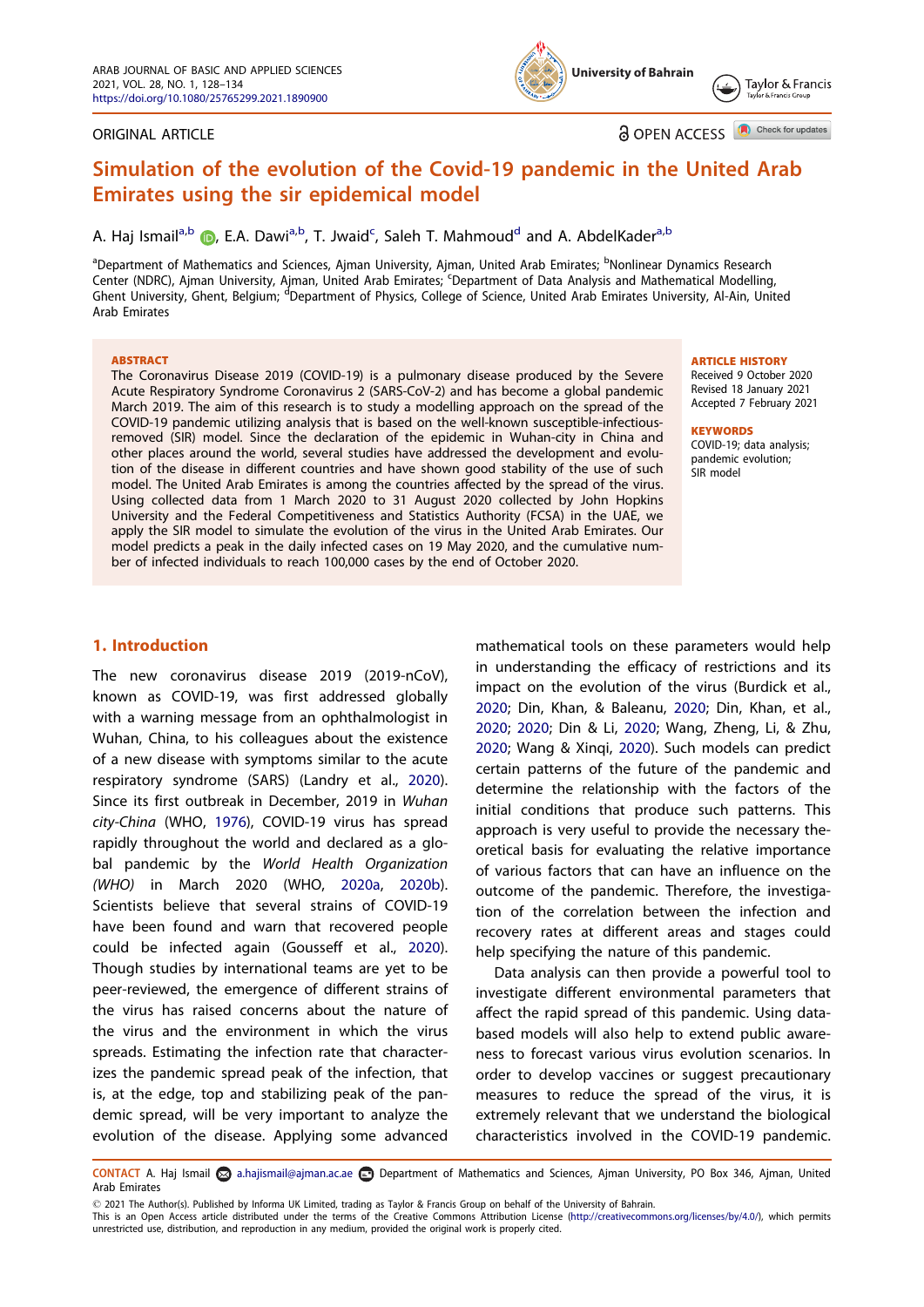

Figure 1. Number of accumulated infected (a), and recovered (b), and dead individuals (c) due to the COVID-19 pandemic, in the period of 1 March 2020 to 31 August 2020.

An accurate prediction of the infection rate helps us to develop and implement the necessary preventive measures to reduce the biological impact on health and well-being.

As the pandemic continues to spread quickly, more precautionary and preventive measures have to be implemented, and their impact has to be frequently evaluated. However, the impact and dependence on other restrictions can not be directly predicted. Therefore, the use of mathematical approaches can be very useful to examine, evaluate, and predict the evolution of the virus. Such studies depend on the location, size of the spread of the virus, and the number of measures. The United Arab Emirates was one of the first countries to apply restrictions and measures to slow down the spread rate of the virus. The ministry of health and prevention reported the first confirmed case on 29 January 2020, and the number of daily infections continued to rise steadily, reaching 994 cases on 22 May 2020 (Dong, Hongru, & Gardner, 2020; FCSA, 2020).

This article aims to investigate the use of the mathematical susceptible-infectious-recovered (SIR) model in predicting the development of the epidemic in the United Arab Emirates, and discuss the effect of the applied measures and restrictions by the United Arab Emirates authority to control the spread of the virus. It is important to mention that this study assumes the same measures and restriction by the United Arab Emirates will hold during the predicted period, including closing schools and remote learning, quarantine, and other lockdown rules.

# 2. Data collection

The first infected case in the United Arab Emirates was reported on the 29<sup>th</sup> of January 2020. Since then, the number of cases, as reportedly announced, evolve frequently. In the following, the officially reported data for the period from 1<sup>st</sup> March 2020 to 31<sup>st</sup> August 2020, identified currently as the first wave of pandemic spread, will be included in this analysis. Such data can be freely accessed and downloaded from the John Hopkins University Center for system science and engineering (Dong et al., 2020), and also indicated by the Federal Competitiveness and Statistics Authority (FCSA) in the UAE (FCSA, 2020). Figure 1 shows a graphical presentation of the recorded infections, recovered, and dead individuals due to the COVID-19 pandemic in the UAE. From the graph, it can be seen that the spread of the virus is steady in the first month above which an exponential increase of the reported cases takes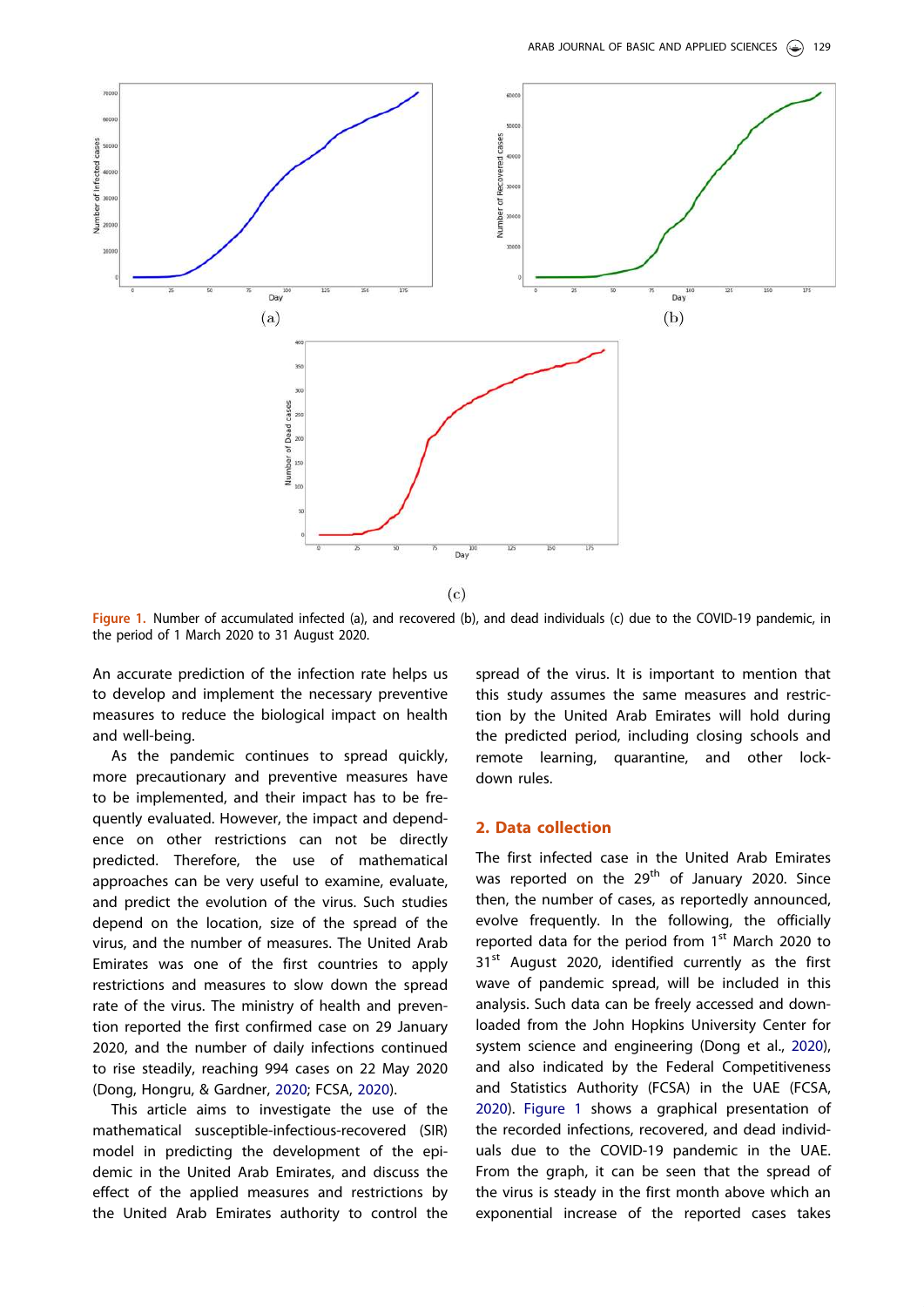

Figure 2. Diagram of the SIR model for COVID-19.

place. On the other hand, the recovery rate in the UAE is indicated to be high, which in combination with country internal restrictions, reduces the number of active cases. In fact, the lockdown and strict internal measures applied by the UAE authorities to target clusters of human gatherings such as educational processes and outdoor activities led eventually to systematic control of the pandemic spread. Additionally, large number of daily tests has been performed by the UAE authorities allowing an early detection of positive cases at an early stage. The latter led to a positive impact on complete isolation which is in combination with adherence to internal measures, resulted in high recovery rate, reaching a number of 50k recoveries within a period of 100 days, as shown by Figure 1(b). Besides, Figure 1(c), indicates relatively small death rate of 380 cases in a period of 145-150 days of pandemic evolution. As such rate apparently stabilizes at this value, the UAE internal regulations and lockdown measures are regarded to be of the top successful procedures worldwide that led eventually on systematic control of the pandemic evolution.

# 2.1. The SEIR model (susceptible-exposedinfected-recovered)

The susceptible-exposed-infected-recovered "SEIR" model, first presented by Kermack and McKendrick in 1927 (Kermack & McKendrick, 1991), is a theoretical contagious disease framework that has been widely investigated and developed to study various other virus diseases such as; SARS (Ng, Turinici, & Danchin, 2003; Zhou, Ma, & Brauer, 2004), Ebola (Nazir et al., 2020), and MERS (Chang, 2017). In addition, the SIR model was used to predict the evolution of the COVID-19 pandemic in Saudi Arabia, using reported cases between 2 March and 15 May 2020 (Alboaneen, Pranggono, Alshammari, Alqahtani, & Alyaffer, 2020). The model showed that the number of infections decreases in June 2020, reaching an ending phase on 24 June 2020. In another case study (Ifguis, Ghozlani, Ammou, Moutcine, & Abdellah, 2020), the SIR model was used to optimize the size of the COVID-19 pandemic in the Kingdom of Morocco. The study used the reported data in March 2020, and predicted the total number of infected cases at the end of the pandemic to reach 1446 on 26 April 2020.

The SIR model divides the population into three main categories:

- 1. *The number of susceptible people (S)*: This group refers to people who are not infected, but are vulnerable to infection.
- 2. *The number of infected people (I)*: It contains all individuals who have already been infected by the virus and can spread it to the first group.
- 3. *The number of people who have recovered (R)*: This group is for people who have recovered from the disease and are likely to be immune from the disease.

The rates of change of the three groups are represented by the following non-linear differential equations:

$$
\frac{dS}{dt} = -\beta I S,\tag{1}
$$

$$
\frac{dl}{dt} = (\beta S - \gamma)l,\tag{2}
$$

$$
\frac{dR}{dt} = \gamma l. \tag{3}
$$

In these equations,  $\beta$  is the probability of transmission of the disease (the infection rate),  $\gamma$  is the rate of recovered or removed individuals. *S*(*t*) refers to the number of susceptible individuals at time *t*, while *I*(*t*) is the number of infected people at time *t*, and *R*(*t*) represents the number of recovered individuals at time *t* (Figure 2).

The model has a basic assumption that birth and death rates in the country are negligible compared to the living population. Therefore, the total population  $N = S + I + R$  is constant:

$$
\frac{dS(t)}{dt} + \frac{dl(t)}{dt} + \frac{dR(t)}{dt} = 0.
$$
 (4)

Furthermore, the model also assumes that, once recovered, individuals will become immunized, and will not acquire the virus for a second time, and that is the only way to leave the category of infected people (*I*). Additionally, the infection probability is independent of age, race, gender, or social status (Miller, 2017).

# 3. Results and discussion

In this paper, the SIR model was used as a framework to estimate the evolution of the COVID-19 pandemic in the United Arab Emirates over a period of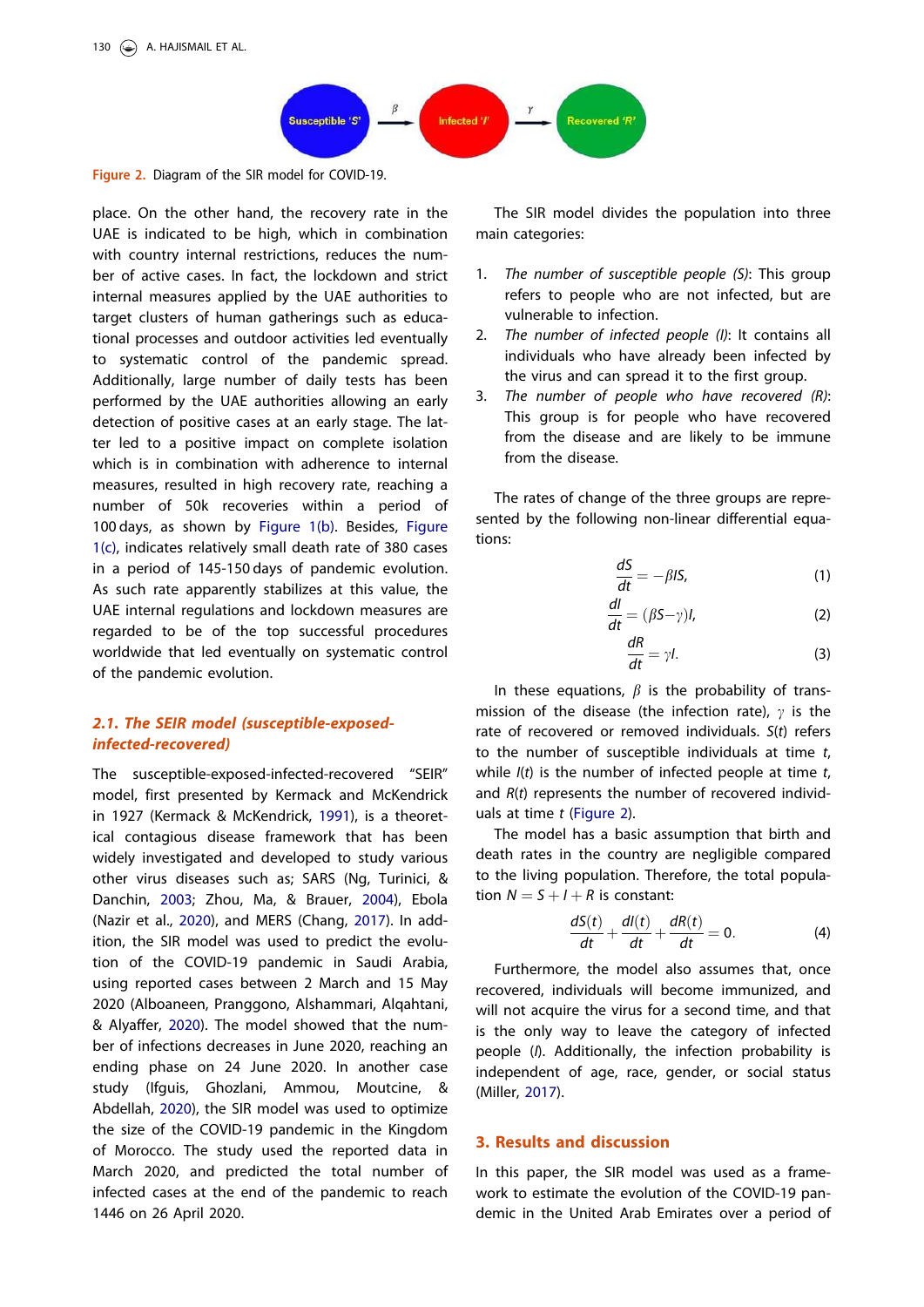

Figure 3. A typical behavior of the three categories, susceptible  $(S)$ , infected  $(I)$ , and recovered  $(R)$  in the SIR model. Initial numbers of this simulation are:  $\beta = 0.25$ ,  $\gamma =$ 0.071,  $I_0 = 1$ , and  $R_0 = 0$ .

six months (between March 1<sup>st</sup> 2020 and August 31<sup>st</sup> 2020). The simulation, fitting and prediction of the evolution of the disease were run using a Python program (Van Rossen & De Boer, 1995).

A simulation of the typical behavior of the three categories of the SIR model is modeled over a period of 350 days (Figure 3). Within the latter, the susceptible individuals is shown to decrease as the infected group increases to the maximum. Meanwhile, the number of recovered individuals increases to a maximum as the internal restrictions and measures begin to weaken the spread of the pandemic, which reported to be within day 40 from the start of pandemic spread.

Before running the numerical analysis, we give the parameters some initial values. According to the SIR model, the change in the population is described in terms of infection rate  $\beta$  and recovery rate  $\gamma$ . The infection rate  $\beta$  is given a value of 0.25, assuming one infected case will be in contact with 25 individuals, with a transmission rate of 10%). The recovery rate  $\gamma = 0.1$ , assuming ten days as the period during which an infected person remains infectious and can spread the virus. The model starts the simulation with one infected individual, zero recovered cases, and the rest of the population is considered as susceptible individuals. Furthermore, the reproductive number  $R_0$  is also considered as another important epidemiological parameter to analyze the evolution of the pandemic.  $R_0$  is the average number of secondary infections produced by a primary infected individual in a complete susceptible population. The equation is given as:

$$
R_0 = \frac{\beta}{\gamma}.\tag{5}
$$

If the number of secondary infections from a primary infected individual is greater than one  $(R_0>1)$ , the spread of the virus will increase. On the other hand, if the number of secondary infections is less than 1  $(R_0 < 1)$ , the risk of the pandemic will decrease. In addition. The reproductive number changes from day to day based on the number of reported cases every day. Figure 4 shows a simulation of different scenarios of the reproductive epidemiological parameters between  $1.00 - 4.00$ . As can be inferred, for fraction of population, Figure 4(a) indicates that the peak of infected individuals changes for different reproductive numbers, reaching the maximum for the largest  $R_0$  of 4.00. The worstcase scenario of the simulation is shown for  $R_0 = 4$ (the brown distribution), where the probability of transmission of the disease is high and, consequently, the number of infected individuals has the maximum peak. Decreasing the reproductive number to  $R_0 = 2.2$  results in a sizable increase in the number of infected individuals (shown in green), and the best-case scenario is obtained when the transmission rate is equal to the recovery rate  $(R_0 = 1)$  for the blue distribution), outside the range of the current period focus. An important fact to notice from Figure 4, is the time dependent of the infection rate development according to the different scenarios related to the different epidemiological parameters. The latter results have also been confirmed for the cumulative distribution of cases, Figure 4(b).

In order to solve the SIR model, the numerical simulation is performed using python (Van Rossen & De Boer, 1995) by comparing the simulated number of daily cases to actual daily data. The process runs a maximum likelihood optimization algorithm to search for the optimal values of the parameters in such a way that the difference between the simulation and data is at minimum. It is important to keep in mind that the model assumes during the process that new birth and death rates are negligible that the total population remains constant.

Figure 5 presents a comparison between the actual numbers of infected cases in the United Arab Emirates fitted with SIR model. The number of infections increases exponentially after the first month of the selected period, reaching a peak of reported cases at 22<sup>nd</sup> of May 2020. Starting from March 2020, as a result of the lockdown and implemented measures in the country, the number of infections starts to decrease, reaching its minimum at 3 August (day 153). On the other hand, the maximum number of infected individuals corresponding to the optimized SIR model is found on 19 May (day 80), which indicates a good agreement between the reported data and the simulation results. Furthermore, the reported data seems to have a notable increase at the end of the selected period, which could indicate the start of a second wave of the pandemic that cannot be predicted with the current settings of the SIR model. However, more advanced simulations and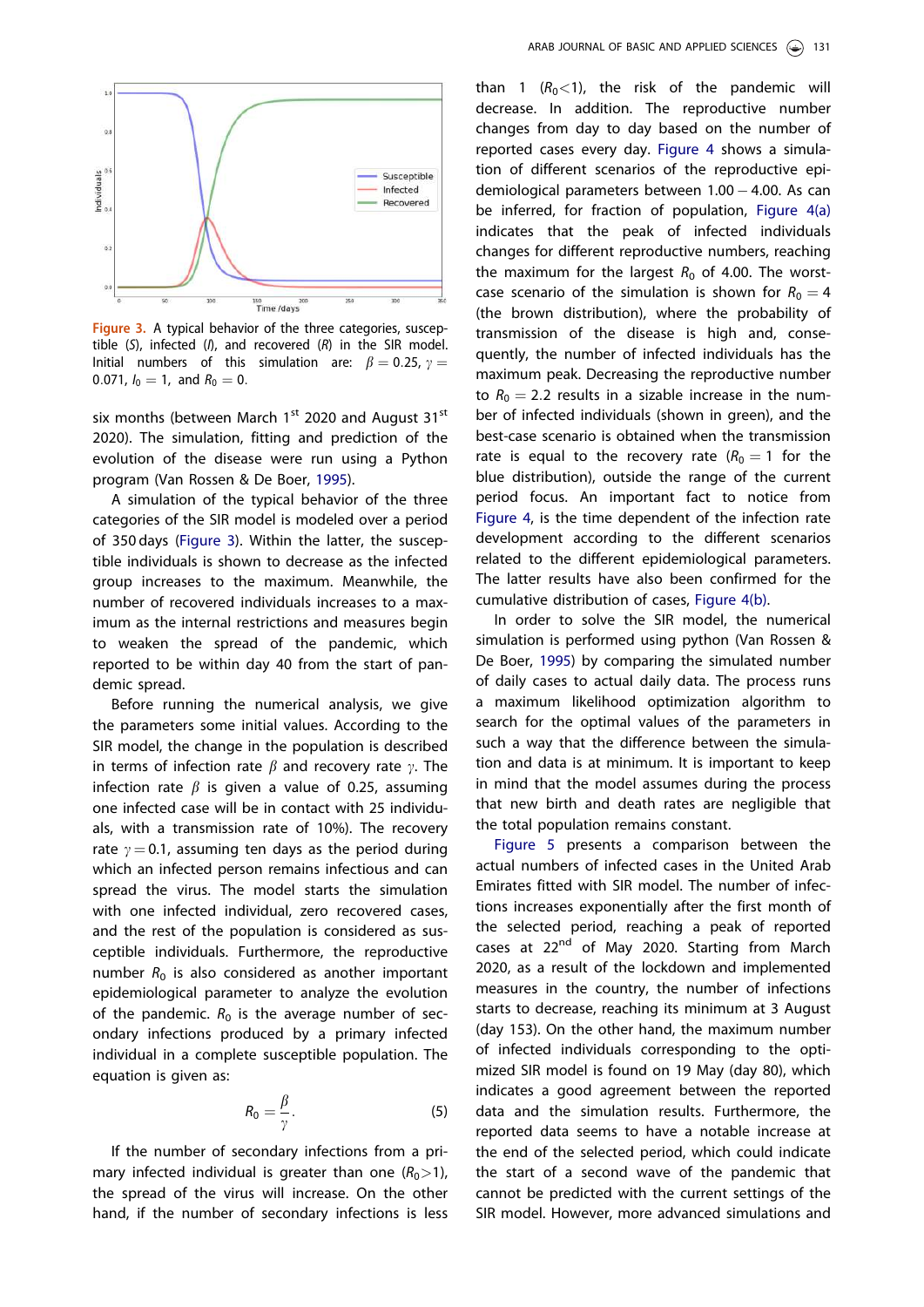

Figure 4. Simulation of the time scale of infected population with different assumptions of the reproductive number  $R_0$ . Left: cases as a fraction of population, Right: cumulative distribution of cases.



Figure 5. Daily number of reported cases, compared to simulation based on the SIR model.

investigations of such expected scenario are still ongoing.

A prediction of the evolution of the overall spread of the pandemic, using the SIR model, is presented in Figure 6, and compared to the actual numbers of infected cases between March and August 2020. The cumulative number of reported cases continues to increase until the end of the selected period, reaching about 70 K at the end of August. The comparison shows that the model can describe the actual data in the selected period. In addition, the prediction of the evolution of the epidemic in the coming month shows that the cumulative number of infected cases will continue to increase, reaching nearly 100 thousand by day 225 (corresponding to 20 October 2020). After this period, the simulation outcomes predict stability of the daily infected cases, which in combination with continuous observation of the internal measures, might lead to gradual decrease of infected cases, indicating a possible end of the pandemic. On the other hand, the prediction of the number of recovered cases in Figure 7 shows a steady increase, reaching a maximum number at the end of the prediction period (around 98 K). It should



Figure 6. The evolution of the total infected individuals in the United Arab Emirates.

be mentioned that such prediction is a subject to other different parameters that are not considered in the current simulations such as evolving strains of the virus and tidiness of the internal restrictions. The coefficient of determinations  $R^2$  is evaluated to present the goodness of the fit procedure. The  $R^2$  is equal to 0.91 and 0.89 for the prediction of infection and recovery rates, respectively. However, other statistical indicators can be also presented for the development of new mathematical models.

# 4. Conclusion

In conclusion, the prediction of the evolution of the final size of the COVID-19 pandemic in the United Arab Emirates is studied using the SIR model. The procedure allowed to simulate the peak of infected individuals in the UAE. Assuming the implemented precautionary measures and restriction will hold to the end of the selected period, the SIR model predicts that by the end of October 2020, the spread of the COVID-19 pandemic in UAE will cease, reaching approximately 100k infected cases. In addition, the model predicts the number of recover cases to increase, reaching approximately 98 K at the end of October. Nevertheless, further investigations with extended data and other mathematical models, such as the susceptible-exposed-infectious-recovered (SEIR) model (Haider Ali, Luís, & Pinho, 2014), the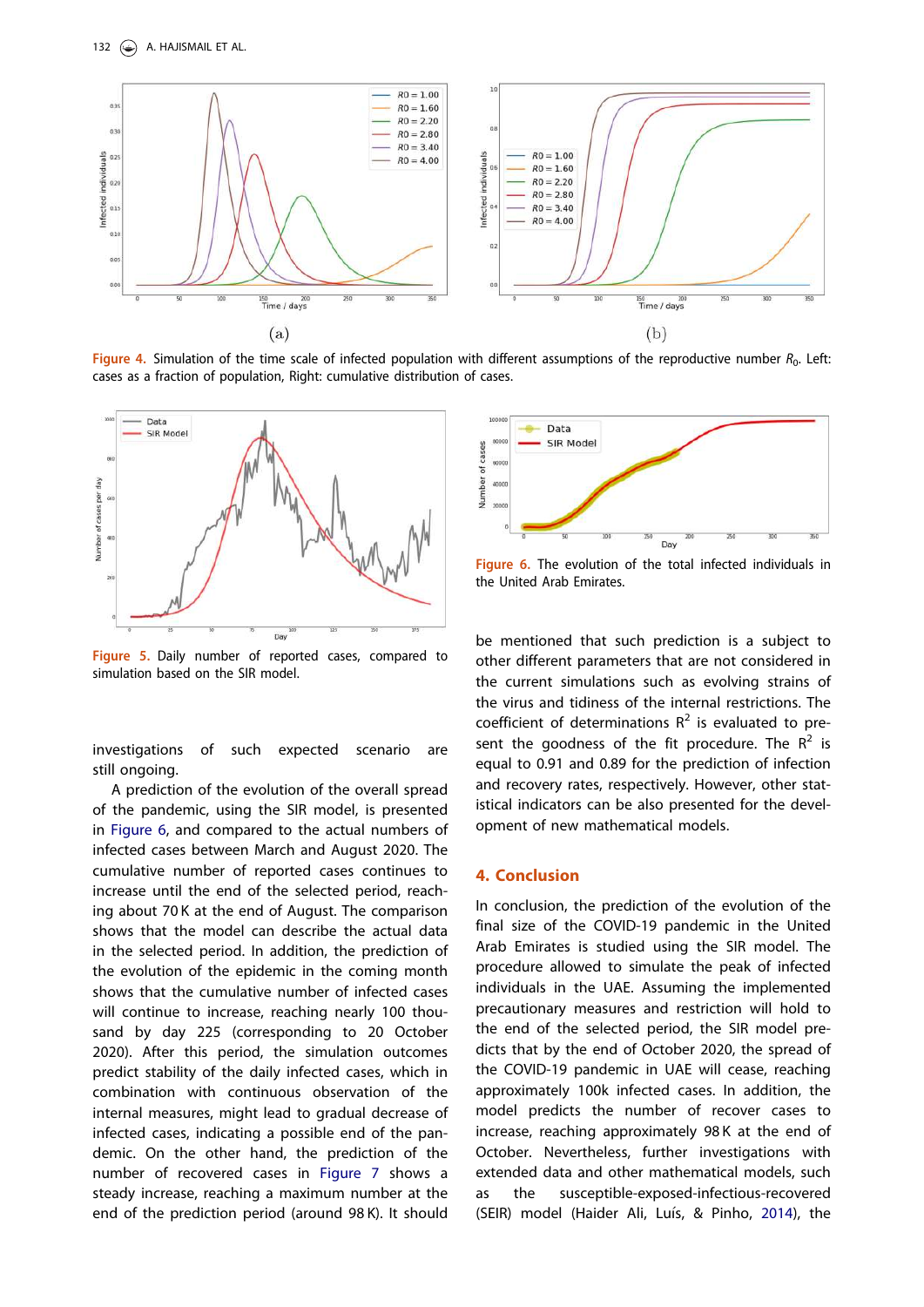

Figure 7. The evolution of the total recovered individuals in the United Arab Emirates.

susceptible-infectious-recovered-deceased (SIRD) model (Maba, 2014), and aggregation functions (Jwaid, Meyer, Ismail, & Baets, 2021) maybe worthwhile to explore the emergence of the currently known as second pandemic wave spread. While keeping an eye on the commencement of a second wave of the pandemic, authorities have already increased the testing capacity in order to identify the infected cases at earlier stages, which could help in increasing the recovery rate.

# Acknowledgment

The authors acknowledge the department of mathematics and science, college of humanities and sciences at Ajman University for supporting the research, Internal Research Grant No: [DGSR Ref. 2020-IRG-HBS-01]. We would like also to acknowledge the John Hopkins University Center for system science and engineering, and the Federal Competitiveness and Statistics Authority, for the free access of data.

## Disclosure statement

No potential conflict of interest was reported by the authors.

# **ORCID**

A. Haj Ismail http://orcid.org/0000-0003-4941-5154

## References

- Alboaneen, D., Pranggono, B., Alshammari, D., Alqahtani, N., & Alyaffer, R. (2020). Predicting the epidemiological outbreak of the Coronavirus Disease 2019 (COVID-19) in Saudi Arabia. *International Journal of Environmental Research and Public Health*, *17*(12), 4568. doi:10.3390/ ijerph17124568
- Burdick, H., Lam, C., Mataraso, S., Siefkas, A., Braden, G., Dellinger, R. P., … Das, R. (2020). Prediction of respiratory decompensation in Covid-19 patients using machine learning: The READY trial. *Computers in Biology and Medicine*, *124*, 103949. doi:10.1016/j.compbiomed. 2020.103949
- Chang, H. (2017). Estimation of basic reproduction number of the Middle East respiratory syndrome coronavirus (MERS-CoV) during the outbreak in South Korea, 2015.

*Biomedical Engineering Online 16* (1), 79. doi:10.1186/ s12938-017-0370-7

- Din, A., & Li, Y. (2020). Controlling heroin addiction via age-structured modeling. *Advances in Difference Equations*, *521*
- Din, A., Khan, A., & Baleanu, D. (2020). Stationary distribution and extinction of stochastic coronavirus (COVID-19) epidemic model. *CChaos, Solitons, and Fractals*, *139*, 110036. doi:10.1016/j.chaos.2020.110036
- Din, A., Li, Y., Khan, T., & Zaman, G. (2020). Mathematical analysis of spread and control of the novel corona virus (COVID-19) in China. *Chaos, Solitons, and Fractals*, *141*, 110286. doi:10.1016/j.chaos.2020.110286
- Din, A., Shah, K., Seadawy, A., Alrabaiah, H., & Baleanu, D. (2020). On a new conceptual mathematical model dealing the current novel coronavirus-19 infectious disease. *Results in Physics*, *19*, 103510. doi:10.1016/j.rinp.2020. 103510
- Dong, E., Hongru, H., & Gardner, L. (2020). An interactive web-based dashboard to track COVID-19 in real time. *The Lancet. Infectious Diseases*, *20*(5), 533–534. doi:10. 1016/S1473-3099(20)30120-1
- FCSA. (2020). Federal competitiveness and statistics authority. The Lancet Infectious Diseases. https://fcsa.gov.ae.
- Gousseff, M., Penot, P., Gallay, L., Batisse, D., Benech, N., Bouiller, K., … Botelho-Nevers, E. (2020). Clinical recurrences of COVID-19 symptoms after recovery: Viral relapse, reinfection or inflammatory rebound? *The Journal of Infection*, *81*(5), 816–846. doi:10.1016/j.jinf. 2020.06.073
- Haider Ali, M., Luís, P., & Pinho, D. (2014). A SEIR model for control of infectious diseases with constraints. *Mathematical Biosciences and Engineering: MBE*, *11*, 761–784.
- Ifguis, O., Ghozlani, M. E., Ammou, F., Moutcine, A., & Abdellah, Z. (2020). Simulation of the final size of the evolution curve of coronavirus epidemic in Morocco using the sir model. *Journal of Environmental and Public Health*, *2020*, 9769267. doi:10.1155/2020/9769267
- Jwaid, T., Meyer, H. D., Ismail, A. H., & Baets, B. D. Curved splicing of copulas. *Information Sciences*, *556* (2021)., 95–110. doi:10.1016/j.ins.2020.12.053
- Kermack, W. O., & McKendrick, A. G. (1991). Contributions to the mathematical theory of epidemics–I. *Bulletin of Mathematical Biology*, *53*(1-2), 33–55. doi:10.1016/S0092- 8240(05)80040-0
- Landry, M. D., Tupetz, A., Jalovcic, D., Phillip, S., Tiago, S., & Raman, S. R. (2020). The Novel Coronavirus (COVID-19): Making a connection between infectious disease outbreaks and rehabilitation. *Physiotherapy Canada*, e20200019.
- Maba, M. (2014). The SIRD Epidemial Model. *Far East Journal of Applied Mathematics*, *89*, 1–14.
- Miller, J. C. (2017). Mathematical models of SIR disease spread with combined non-sexual and sexual transmission routes. *Infectious Disease Modelling*, (1) *2*, 35–55. doi:10.1016/j.idm.2016.12.003
- Nazir, A., Ahmed, N., Khan, U., Mohyud-Din, S. T., Nisar, K. S., & Khan, I. (2020). An advanced version of a conformable mathematical model of Ebola virus disease in Africa. *Alexandria Engineering Journal*, *59*(5), 3261. doi:10. 1016/j.aej.2020.08.050 [18]
- Ng, T., Turinici, G., & Danchin, A. (2003). A double epidemic model for the SARS propagation. *BMC Infectious Diseases*, *3*, 19. doi:10.1186/1471-2334-3-19